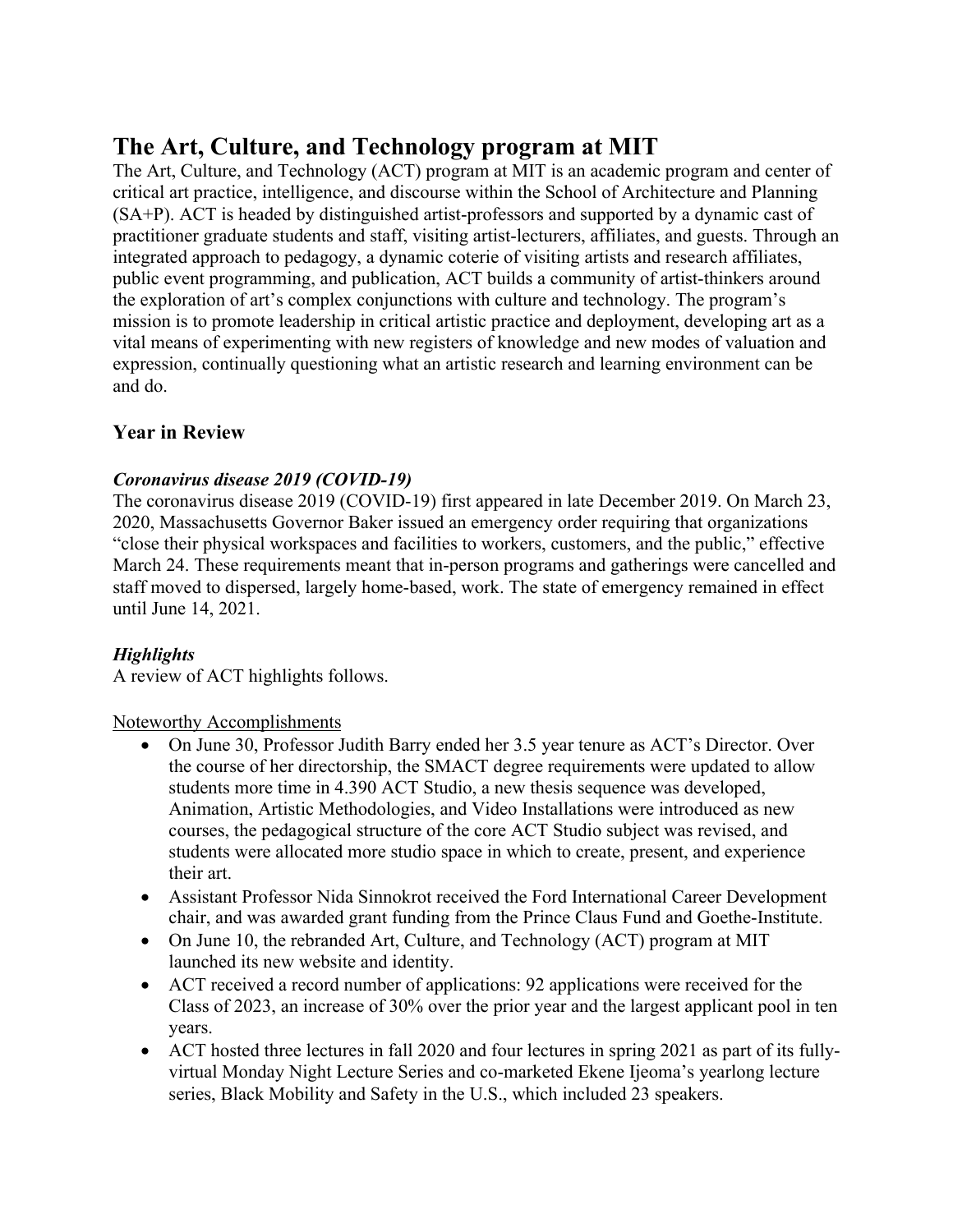#### **Exhibitions**

- Judith Barry's *All the light that's ours to see* was exhibited at Lumiar Cité in Lisbon, Portugal.
- Renée Green's work was featured in two exhibitions at the Bortolami Gallery, as well as the outdoor exhibition *TITAN* in New York City and at Halle für Kunst Steiermark in Graz, Austria.
- The Urbonas Studio, Associate Professor Gediminas Urbonas and ACT affiliate Nomeda Urbonienė, exhibited *TRANSmutation* at WE NEVER SLEEP with the SCHIRN Kunsthalle in Frankfurt, Germany; *The Swamp Observatory* was commissioned for the Critical Zones exhibition at the ZKM - Art and Media Center in Karlsruhe, Germany; and *The Swamp Intelligence* was a part of the 2020 Taipei Biennale.
- Azra Akšamija exhibited *Silk Road Works* and *Displaced Empire* at the 2021 Venice Biennale*.*

### Publications

- Judith Barry published in books for DIA Art Foundation and the Cooper Hewitt, Smithsonian Design Museum.
- Renée Green published *Pacing* in January and *Camino Road* was re-issued in April.
- Gediminas Urbonas published *Swamps and the New Imagination: On the Future of Cohabitation in Art, Architecture, and Philosophy* with Sternberg Press.
- Azra Akšamija edited and contributed to the November 2020 volume *Architecture of Coexistence: Building Pluralism.*
- Assistant Professor Nida Sinnokrot published in *e-flux* and *Artforum*.

# **Selected Artistic Output**

### *ACT Faculty*

ACT's tenured and tenure-track faculty were referenced in the popular and art press, participated in group and solo exhibitions in Europe, Asia, and the United States, and lectured extensively.

Judith Barry. ACT Director Professor Judith Barry had a solo exhibition, *All the light that's ours to see*, in Lisbon, Portugal and was part of the B3 Biennial of the Moving Image with her exhibition, *Cairo Stories*. Barry gave four lectures, was a juror for the Falling Walls Foundation: Global Science Conference, a commentator for Hyundai/Bloomberg's Art and Technology series, and the curator of ACT's fall (The Allegorical Resonance of Alchemical Affect) and spring (The Incidence of Fingerprints When Earth Meets the Sky) lecture series. Barry co-wrote the essay "Polydisciplinary Magnetism" with Prem Krishnamurthy and Forest Young for the Rizzoli Electa publication *Willi Smith: Street Couture* that was produced in conjunction with the Cooper Hewitt's *Willi Smith: Street Couture* exhibit.

Renée Green. Professor Green exhibited *Excerpts* and *Excerpts A.1* at the Bortolami Gallery in New York City, *TITAN*, a series of outdoor exhibits in New York City from October to January, and participated in eight group exhibitions in Germany, France, Austria, and the United States. *Pacing* was published by the Carpenter Center for Visual Arts and *Camino Road* was re-released by Primary Information. Green participated in seven online lectures. In January, the Holt-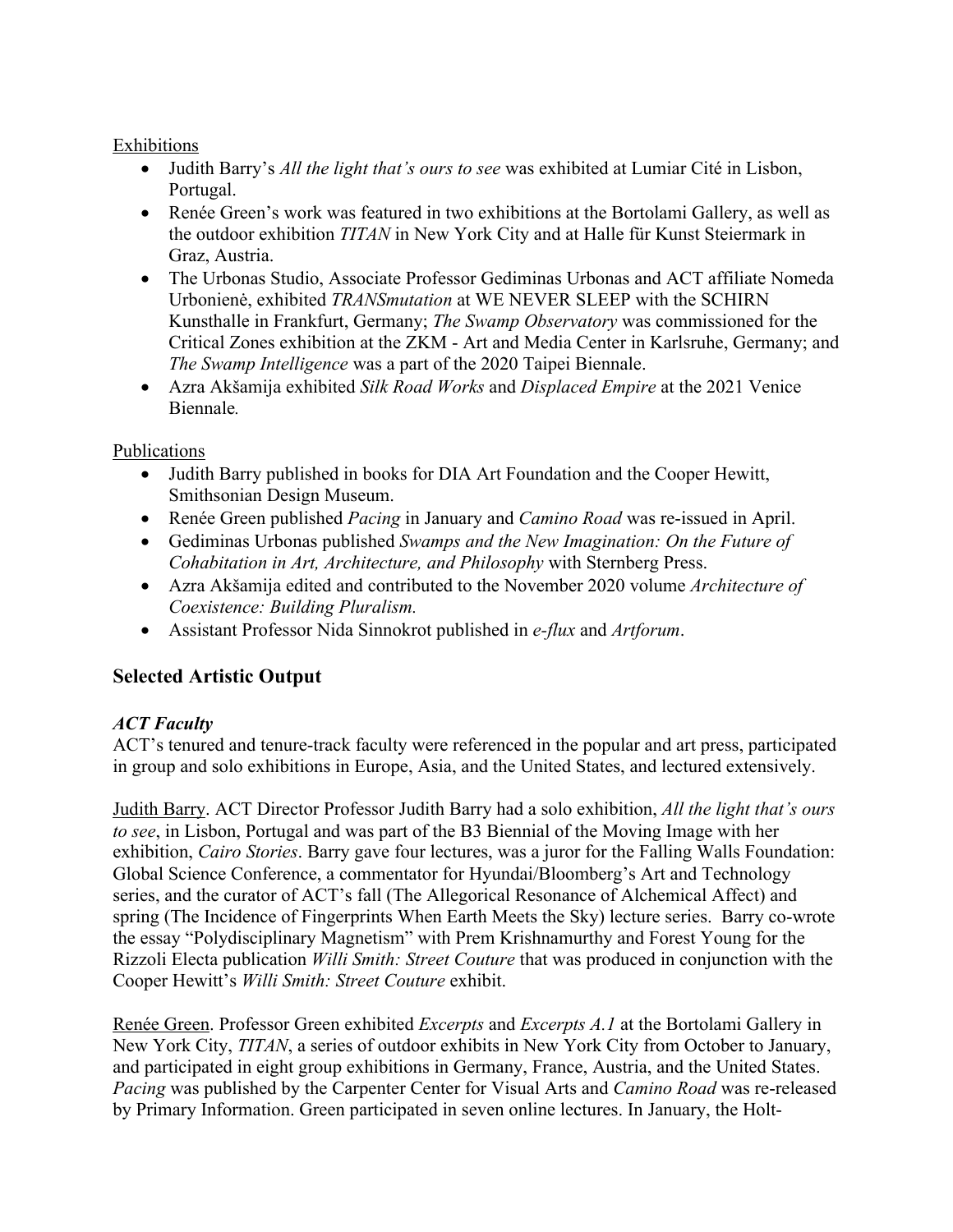Smithson Foundation announced that Green was one of five artists awarded a five-year commission "to develop [a] proposals [sic] responding to an island in Maine…."

Gediminas Urbonas. Associate Professor Urbonas continued teaching and lecturing internationally with Visiting Professorships at Vytautas Magnus University in Kaunas, Lithuania; Central Academy of Fine Art in Beijing, China; and Nuova Accademia di Belle Arte in Milano, Italy. A new appointment includes a position as Associate Faculty at Dartington Arts School in Totnes, UK. He received two grants from the Lithuanian Council for Culture, exhibited *TRANSmutation* at WE NEVER SLEEP with the SCHIRN Kunsthalle in Frankfurt, Germany; *The Swamp Observatory* was a part of the Critical Zones exhibition at ZKM - Art and Media Center in Karlsruhe, Germany; and *The Swamp Intelligence* was exhibited at the 2020 Taipei Biennale. Urbonas had a solo exhibition, *Swamp Intelligence*, in Bratislava, Slovakia; organized the symposium Terrestrial University: Swamps and the New Imagination at ZKM in Karlsruhe, Germany; and lectured for organizations based in Lithuania, Denmark, India, Russia, France, Germany, Slovakia, and the United States.

Azra Akšamija. Associate Professor Akšamija edited and contributed to the book *Architecture of Coexistence: Building Pluralism* which was published in November. Akšamija also contributed articles to *The Scholar & Feminist Online*, *e-flux Journal*, and *War Diaries: Design After the Destruction of Art and Architecture*. She designed the exhibition architecture for the show *Sanctuary* at the Aga Khan Museum in Toronto, participated in exhibitions in Germany, and exhibited *Silk Road Works* and *Displaced Empire* at the Arsenale, Venice Architecture Biennale in Italy. She lectured in Bosnia and the United States.

Nida Sinnokrot. Assistant Professor Sinnokrot received the Ford International Career Development chair, was awarded grant funding from the Prince Claus Fund and Goethe-Institute for the project *Storytelling Stones – The Art, Ecology and Mythology of Dry Stack Stonewalls in Palestine*, and published "Artist Cinemas Presents 'Soils, Habit, Plants' a Film by Elke Marhfer and Mikhail Lylov in Conversation with Nida Sinnokrot and Sahar Qawasmi" in *e-flux* and "The Museum Now" in *Artforum*. Sinnokrot participated in the group exhibition *Palestine from Above* and lectured at Goldsmiths University and New York University.

### *Lecturers*

Lara Baladi. Lara Baladi had exhibitions in Luxembourg, Sweden, Saudi Arabia, and the United States. Her film Don't Touch Me Tomatoes & Chachacha was screened at the Arab Film Fes Collab; she participated as a speaker, respondent, and panelists in presentations in Saudi Arabia, Luxembourg, Germany, and the United States. Baladi held workshops in November and December, published "Acts of Resistance" in *Dear Truth, Documentary Strategies in Contemporary Photography,* was the focus of three interviews, and was a featured artist in the publication and exhibition *The Protest and the Recuperation*. Baladi was named one of 50 new Hundred Heroines by the United Kingdom charity of the same name (https://hundredheroines.org/).

Lisa Crafts. New ACT lecturer Lisa Crafts was a part of a five-person show at the C24 Gallery in New York City. In addition, she created five animations, three of which were chimeric portraits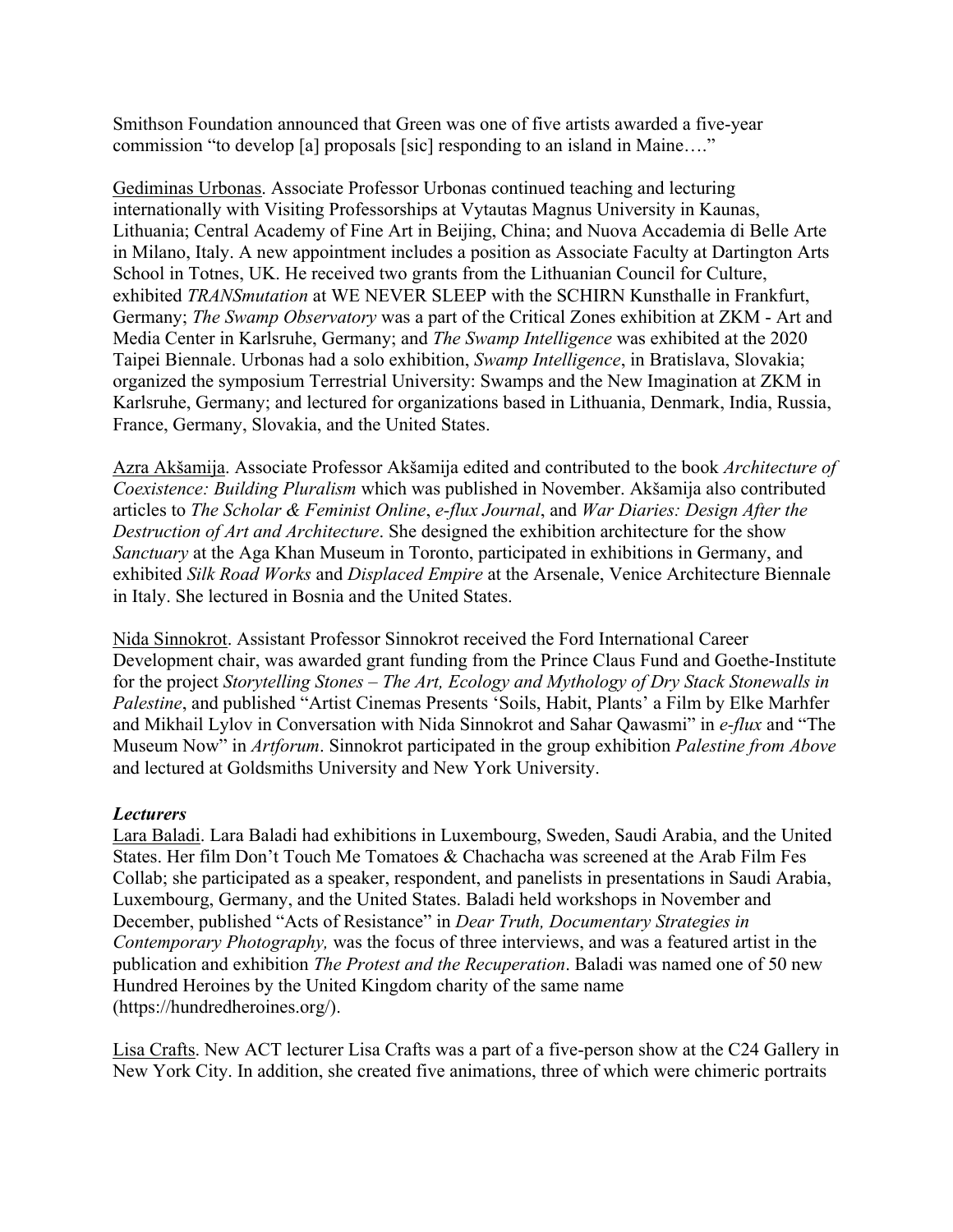(https://www.lisacrafts.com/chimeric-portraits). She participated in three virtual panels and presentations.

Georgie Friedman. Friedman exhibited *Blindness* at the Muratcentoventidue Artecontemporanea in Italy, *Journey to the Sun* in Boston, and *Hurricane Lost,* a solo nine-channel sculptural and video installation at Emerson College. She received grants from the Massachusetts Cultural Council and the Boston Foundation and gave five talks about her work in and around the Boston area.

Marisa Morán Jahn, SMVisS '07. Jahn had a solo show in Houston, Texas and was a part of group exhibitions at the Venice Architecture Biennale, the Aedes Architectural Forum in Berlin, the DePaul Art Museum in Chicago, Illinois, and 21c Museum in Durham, North Carolina. She gave four talks over the year, co-edited the book *What is Ours: Art and Architecture Towards Mutualism*, wrote a chapter in *Entertainment Education Behind the Scenes: Case Studies for Theory and Practice*, and published an article in *Media N*. In addition, Jahn had a policy paper accepted by the Leventhal Center for Advanced Urbanism (LCAU) for the Biden Administration and received funding from the MIT Center for Art, Science & Technology (CAST).

Rasa Smite / Raitis Smits. Rasa Smite and Raitis Smits are artists and researchers working in the intersection of art, science and emerging technologies since the mid-90s. They are key founders of RIXC the Center for New Media Culture in Riga, Latvia; curators of RIXC Gallery, organizers of RIXC Art and Science festival, and chief editors of *Acoustic Space*, a peerreviewed journal and book series. Drs. Smite and Smits exhibited "Atmospheric Forest" at the *Critical Zones* exhibition at ZKM in Karlsruhe, Germany.

### *Affiliates*

ACT had four research affiliates: Adesola Akinleye, Javier Anguera Phipps of CC Index and Free Agent Media (FAM), Arianna Mazzeo, a collaborator on the Zooetics research program, and Nomeda Urbonienė, principal in Urbonas Studios. Selected updates are presented below:

Adesola Akinleye. Research Affiliate and CAST Visiting Artist Adesola Akinleye, PhD, was a co-instructor for the class 4.314/5 Advanced Workshop in Artistic Practice and Transdisciplinary Research: Choreographing the City. *Dance, Architecture and Engineering (Dance in Dialogue)* was published in April and *(RE:) Claiming Ballet* was published in March and edited by Akinleye. As part of the Royal Gold Medal celebrations, the Royal Institute of British Architects commissioned her to create a series of videos inspired by the work of Sir David Adjaye OBE. These videos were released in May. Also in May, she contributed to the exhibition *How We Live Now: Reimagining Spaces with Matrix Feminist Design Co-operative*.

Javier Anguera Phipps. The Contemporary Culture Index (ccindex) "is an online, open-access bibliographical database indexing international journals and periodicals." Over the academic year, 1,574 new records were added to the database and one new infoweb record was added for *Tropiques*. As FAM archivist, Anguera coordinated publication of *Pacing* and the re-release of *Camino Road*; he coordinated Green's exhibitions in the United States and Europe along with requests for Professor Green to lecture; and was the producer and co-editor of the new film *Miseen-scène: Commemorative Toile*.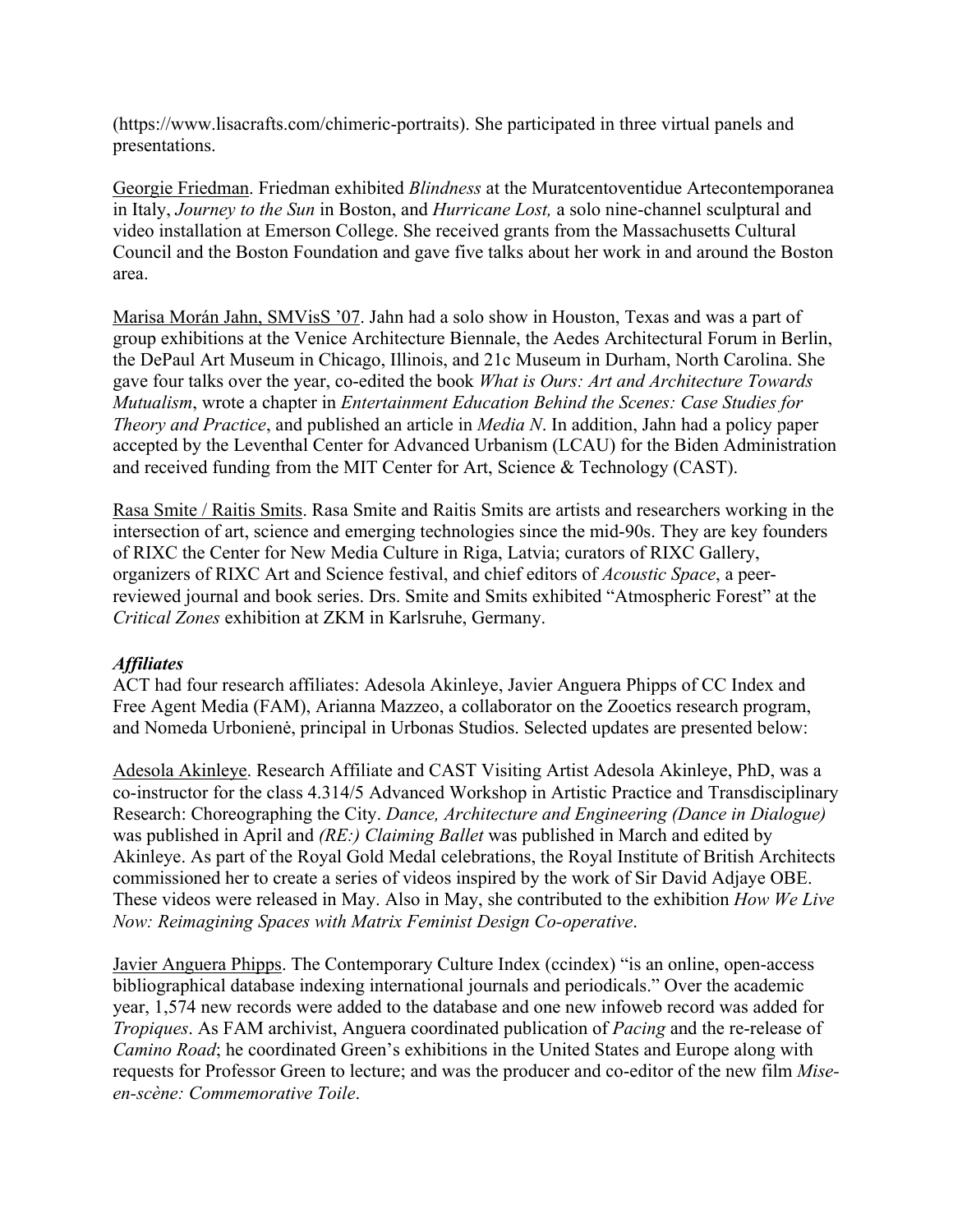Arianna Mazzeo. Dr. Mazzeo worked closely with Professor Urbonas as part of the class 4.368/9 Studio Seminar in Art and the Public Sphere. The course focused "on the production of [a] new lexicon for digital public places as well as new research questions for Public Art through the lens of Nuclear Aesthetic."

Nomeda Urbonienė. Urbonienė exhibited in Sweden, Germany, Taiwan, and Slovakia and was part of five group exhibitions. In addition, she gave lectures, conducted workshops, and offered presentations in Europe (Italy, Germany, Lithuania, Slovakia, the United Kingdom) and the United States.

### *ACT Students – Selected Honors and Recognition*

Four students comprise the Class of 2021 and four students are in the Class of 2022. The Transmedia Storytelling Initiative (TSI) issued a Request for Proposals for "Fialkow" Distance Residencies and production projects for the summer of 2021. Of the 13 residencies and projects funded, ACT graduate students received six grants: two of the four residencies and four of the nine project and collaborative grants.

ACT graduate students were also recognized by the Office of the Arts and by Comparative Media Studies/Writing:

- Po-Hao Chi, SMACT '21, won First Prize, Harold and Arlene Schnitzer Prize in the Visual Arts.
- Jesús Ocampo Aguilar, SMACT '21, won Second Prize, Harold and Arlene Schnitzer Prize in the Visual Arts.
- Kwan Queenie Li, SMACT '22, won First Prize, Enterprise Poets Prize for Imagining a Future.

### *ACT Alumni/ae*

ACT alumni/ae exhibited extensively and internationally. Of particular note are Sung Hwan Kim, SMVisS '03 and Jill Magid, SMVisS '00 who were 2021 recipients of Guggenheim fellowships in the Creative Arts.

# **Research Activities**

### *Integrated Approach to Pedagogy*

ACT subjects and faculty research are interwoven. There are eight active research projects that are, or will be, tied to ACT subjects:

- 1. Embodiment in Contemporary Art (J. Barry). ACT Director and Architecture Professor Judith Barry explores themes of embodiment in contemporary art and architecture.
- 2. Machine Learning and Machine Vision (J. Barry). Barry's research extends her artistic and pedagogical work toward understandings of machine learning and machine vision as they relate to embodiment in contemporary art and architecture.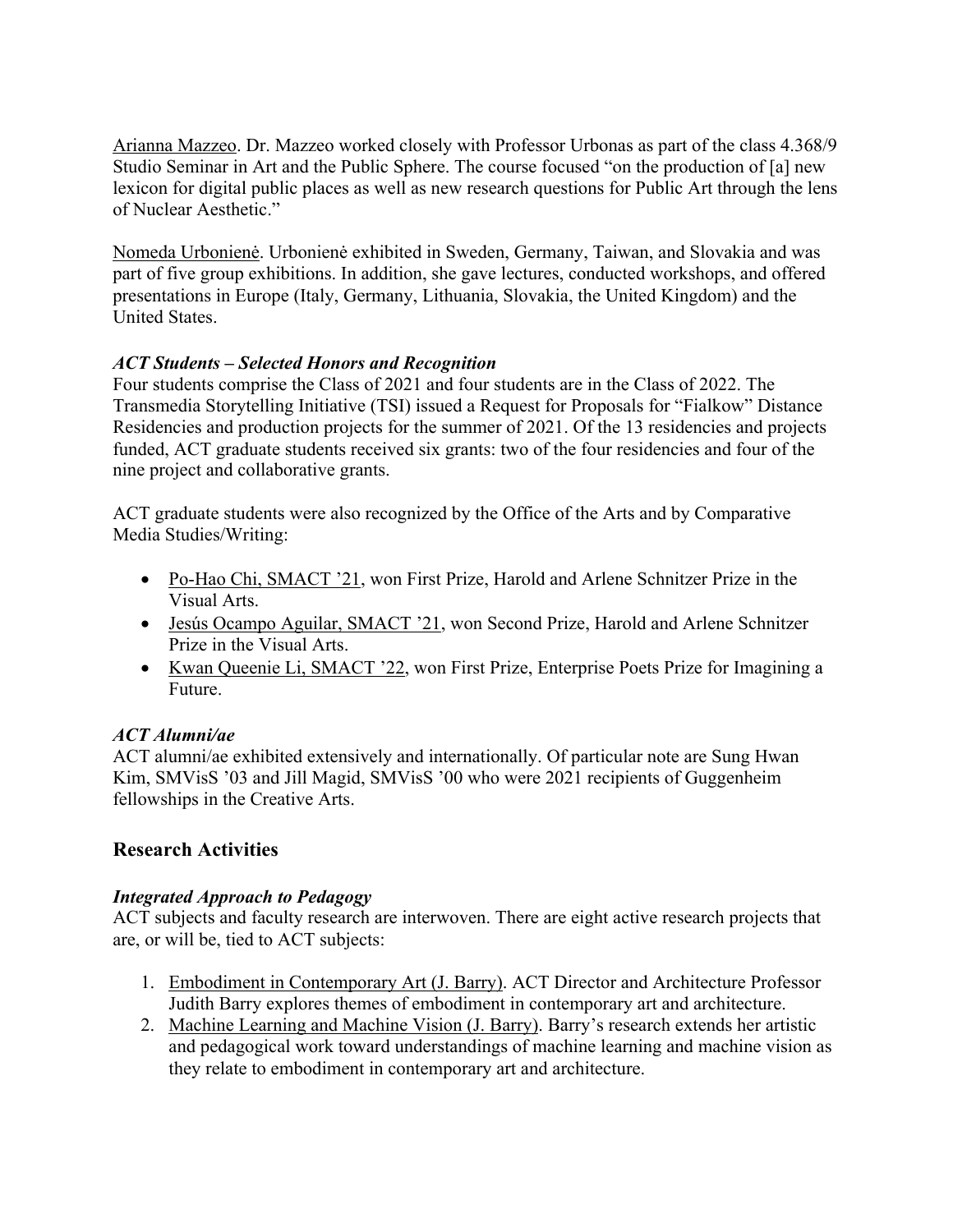- 3. Artistic Methodologies (J. Barry). Barry investigates ways to use scientific data and technologies to create new aesthetic experiences; SP21 seminar 4.s34 Artistic Methodologies: Art, Science and Experiential Aesthetics, co-taught with lecturers Rasa Smite and Raitis Smits, is an outgrowth of this research interest.
- 4. Cinematic Migrations (R. Green). SP21 4.356/7 Cinematic Migrations is a multi-faceted look at the role of cinema's transmutations over time.
- 5. Synchronizations of Senses (R. Green). This body of research centers on testing various ways aesthetic forms and their shifts — historic and contemporary — are related to still emerging contemporary subjectivities; Synchronizations of Senses was taught in the fall under 4.s33.
- 6. Climate Visions (G. Urbonas). Urbonas's research speculates on interspecies ecologies and probes the usefulness of the concept "sympoiesis" toward imagining and working together in radical inter-disciplinarity toward desirable futures.
- 7. Future Heritage Lab (A. Akšamija). The Future Heritage Lab explores creative responses to conflict and crisis.
- 8. Art/Science/Agriculture (N. Sinnokrot). Sinnokrot's research scrutinizes the intersection of art, science, and agriculture and offers students the opportunity to develop projects as a means for addressing the social, cultural, and ecological consequences of technology.

### *Public Programs*

Lecture Series. ACT hosted three lectures in fall and four lectures during the spring as part of its fully-virtual Monday Night Lecture Series.

# *Fall 2020: [The Allegorical Resonance of Alchemical Affect](https://act.mit.edu/event/fall-2020-lecture-series-the-allegorical-resonance-of-alchemical-affect/)*

ACT was scheduled to have four speakers during the spring 2020 semester. However, all lectures after March 10 were canceled due to the COVID-19 pandemic and the two remaining lectures (Barbara London and Cesare Pietroiusti) were rescheduled as Zoom events in the fall of 2020.

- **Barbara London**, *[What's Technology Got to Do With It](http://act.media.mit.edu/event/barbara-london-whats-technology-got-to-do-with-it/)?*. The talk focused on how early pioneers and today's young innovators combine forms and revise the definitions of such categories as single-channel, installation, performance, painting, photography, and interactivity. Respondent: Caroline A. Jones, Professor, Department of Architecture (October 26 – Views: 469)
- Media Lab faculty member **Ekene Ijeoma**, *[Poetic Justice](http://act.media.mit.edu/event/ekene-ijeoma-poetic-justice/)*. Professor Ijeoma researches social inequality across multiple fields, including social science, to develop artworks in sound, video, multimedia, sculpture and installation. Respondent: Dayna Cunningham, Executive Director, Community Innovators Lab (CoLab), Department of Urban Studies and Planning (November 9 – Views: 298)
- **Cesare Pietroiusti**, *[Economic Principles and Artistic Use of Paradox](http://act.media.mit.edu/event/cesare-pietroiusti-economic-principles-and-artistic-use-of-paradox/)*. Pietroiusti presented a number of artistic projects and participatory performances that, by diverting or playing with economic principles, attempted to create temporary areas of freedom where faith was suspended and rules became tools and toys. Respondent: Jesal Kapadia, Lecturer; Art, Culture, and Technology (December 7 – Views: 306)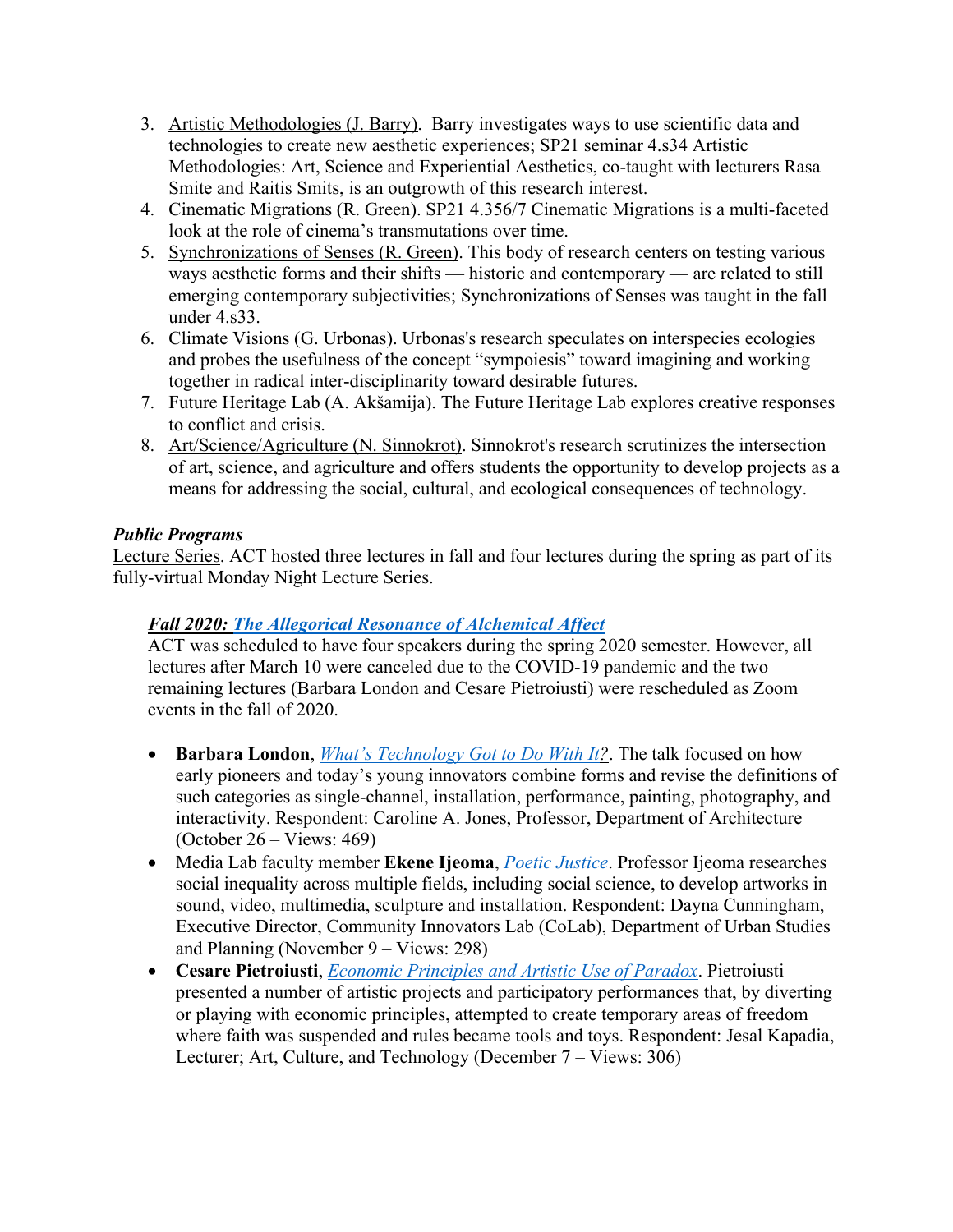# *Spring 2021: [The Incidence of Fingerprints When Earth Meets the Sky](http://act.mit.edu/event/spring-2021-lecture-series-the-incidence-of-fingerprints-when-earth-meets-the-sky/)*

Speakers were varied and their presentations touched on reincarnation, cultural heritage, Indigeneity, and changes in Chinese society.

- **Lawrence Abu Hamdan**, *[Natq \(impossible speech\)](http://act.mit.edu/event/lawrence-abu-hamdan-natq-impossible-speech/)*. Hamdan presented a live audiovisual essay on the politics and possibilities of reincarnation. Respondent: Lara Baladi, Lecturer; Art, Culture, and Technology (March 15 – Views: 260)
- **Brook Andrew, Mario Caro, Candice Hopkins, and Miguel López,** *[Indigenous](http://act.mit.edu/event/brook-andrew-mario-caro-candice-hopkins-and-miguel-lopez-indigenous-curation/) [Curation](http://act.mit.edu/event/brook-andrew-mario-caro-candice-hopkins-and-miguel-lopez-indigenous-curation/).* The panelists and moderator, Mario Caro, discussed curatorial challenges and strategies in curating Indigenous arts globally. (April 12 – Views: 334)
- **Azra Akšamija,** *[Future Heritage](http://act.mit.edu/event/azra-aksamija-future-heritage/)***.** Co-sponsored with the Department of Architecture, Dr. Akšamija presented the recent work of the MIT Future Heritage Lab, an experimental laboratory that invents creative responses to conflict and crisis at the intersection of art, culture, and preservation technologies. Respondents: Ulrike Al-Khamis, interim Director and CEO of the Aga Khan Museum in Toronto and Sean Anderson, Associate Curator in the Department of Architecture and Design at MoMA. (April 22 – Views: 5,917)
- **Cao Fei**, *Narrative Labyrinth – [From Reality to Illusion, From Fantasy to Reality](http://act.mit.edu/event/cao-fei-narrative-labyrinth-from-reality-to-illusion-from-fantasy-to-reality/)*. Cao Fei is an innovative and globally recognized artist. Her work is a mix of social commentary, popular aesthetics, and documentary conventions in film and installations. Respondent: Nick Montfort, Professor, Comparative Media Studies/Writing. (May 3 – Views: 421)

Black Mobility and Safety in the U.S. ACT co-marketed Ekene Ijeoma's yearlong lecture series Black Mobility and Safety in the U.S., which included 23 speakers. The public lectures were a complement to the course Black Mobility and Safety in the United States and speakers were asked to reflect, respond, and present their research related to issues around mobility, e.g., physical, mental, socio-economic, political, and safety for Black Americans.

Public Lectures. In addition to the lecture series, ACT subjects hosted 44 guest speakers and presenters over the academic year. Guests included Prof. Patricia Reed, Dutch Art Institute, Dr. John Bingham-Hall, Director of Theatrum Mundi in London, artist-thinker Ayreen Anastas, writer and artist Dr. Naeem Mohaiemen, MIT Professor Jacopo Buongiorno, video artist Christine Southworth, curator Christiane Paul, and biological artist, Paul Vanouse.

Arts on the Radar. The sixth Arts on the Radar (AOTR) was held September 3 and 4 and was hosted by ACT, Music and Theater Arts, the List Visual Arts Center, and the Office of the Arts. All of the sessions were virtual and included the following:

- Making Music Virtually,
- Creating Dance Virtually,
- MIT Students in the Arts,
- ACT Maker Workshop,
- Misalignments Gallery Tour,
- Creating Successful Virtual Events, and
- an ACT Artist Tour.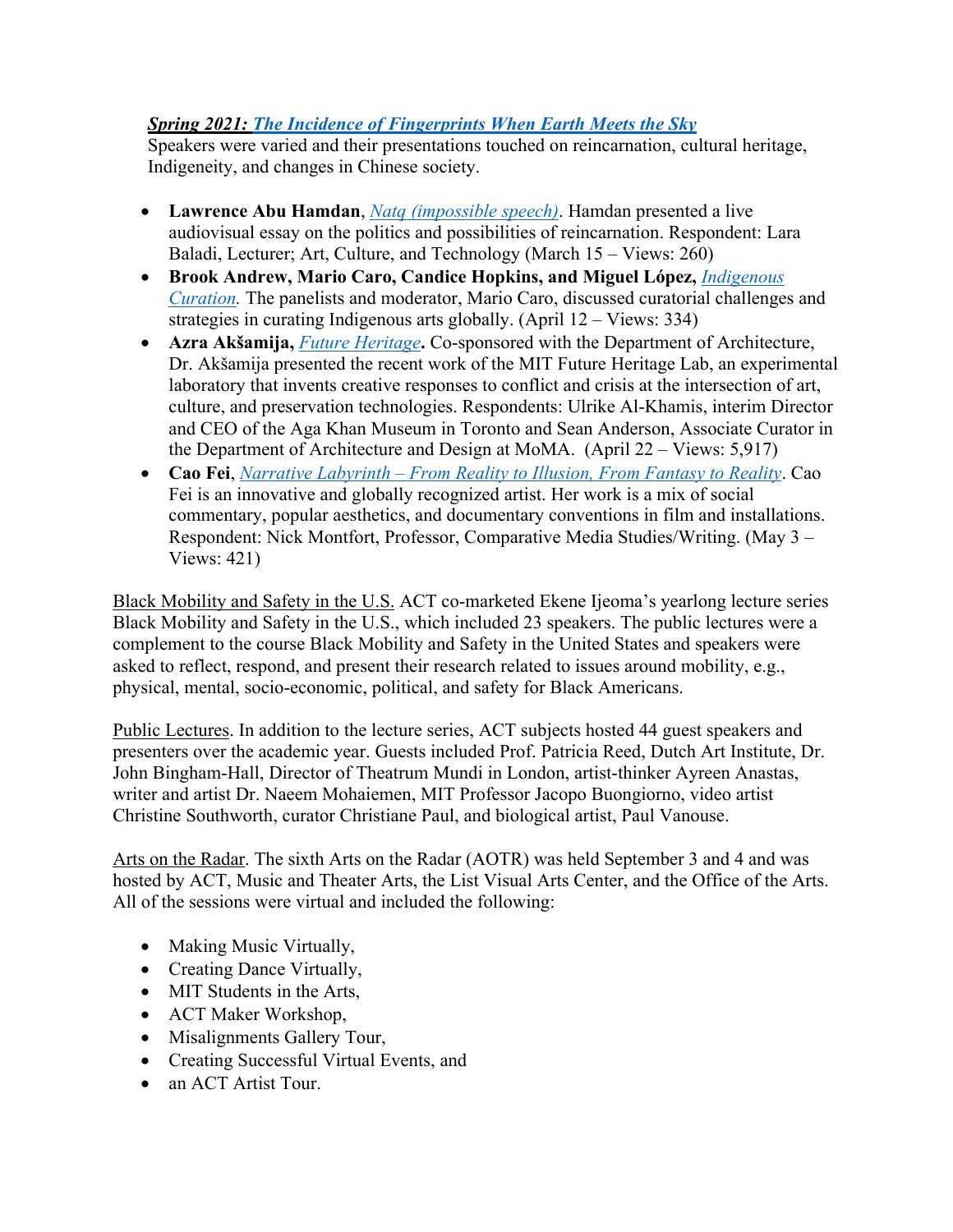Seventy-four (74) students, alumni/ae, and members of the MIT community attended the twoday event.

#### *Archives and Collections*

With the merger of the Center for Advanced Visual Studies (CAVS) and the Visual Arts Program (VAP), ACT became the steward of archival materials related to these programs. Inherited materials included items from the Visible Language Workshop (VLW) and papers from György Kepes's Vision + Value series of publications. In 2019, the Experimental Music Studio recordings were separately arranged and digitized and were added to the collection. As an active program, ACT generates its own content including event posters, course materials, and documentation of student work. Together, these form the ACT Archives and Special Collections:

- 1. Center for Advanced Visual Studies special collection
- 2. Visual Arts Program special collection
- 3. Visible Language Workshop archive
- 4. György Kepes papers
- 5. ACT archive
- 6. Experimental Music Studio recordings

Research / Reference. There were 101 reference requests. Materials were cited in 46 academic journal articles, 8 book chapters, 7 dissertations, 4 monographs, and one film. Researchers were MIT faculty, students, and staff (25); students, staff, and faculty from non-MIT universities and colleges (20), and independent researchers (56). The distribution of requests among the collections is summarized below:

### **ACT Collections Accessed, AY2021**

| <b>Name of Collection</b>                 | <b>Research Visits</b> |
|-------------------------------------------|------------------------|
| <b>Center for Advanced Visual Studies</b> | 76                     |
| (CAVS)                                    |                        |
| Kepes Vision and Value Papers             |                        |
| Visible Language Workshop (VLW)           |                        |
| Art, Culture, and Technology (ACT)        |                        |
| Electronic Music Studio (EMS)             |                        |
|                                           |                        |

Council on Library and Information Resources. In April 2020, ACT received a \$47,305 grant from the Council on Library and Information Resources (CLIR) as part of the Recordings at Risk program; and in December ACT received an additional \$3,000 in Emergency Relief Funds to cover additional, pandemic-related, costs. All funding is being used to preserve recordings from the Experimental Music Studio.

Donations. ACT received video recordings from Robert Dell, audio and video tapes of work by Elizabeth Goldring and Otto Piene, and documents and booklets of work by Paul Earls.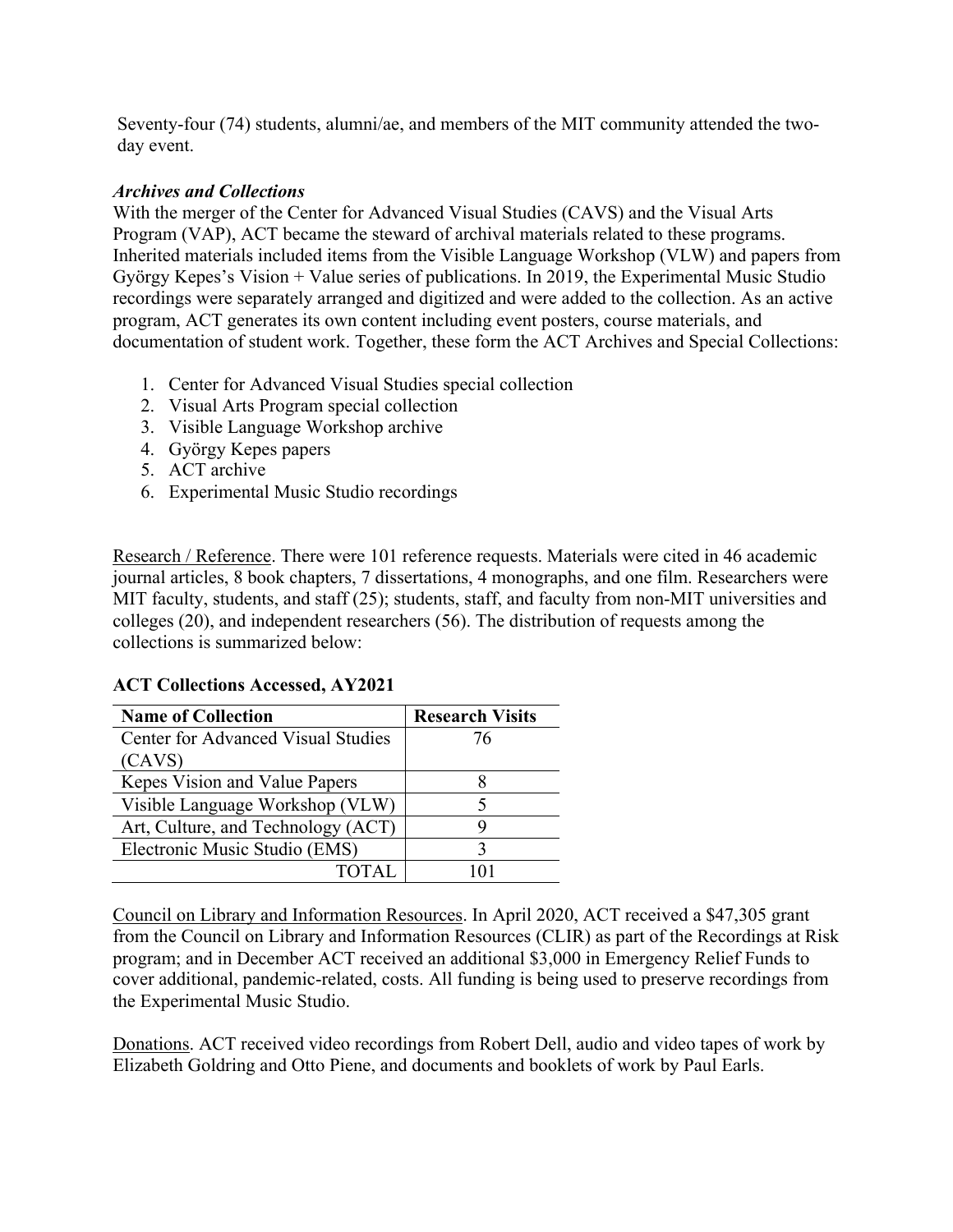# **Academic Program**

#### *Master of Science in Art, Culture and Technology*

The Art, Culture, and Technology program at MIT offers a selective, two-year, graduate program leading to a Master of Science in Art, Culture and Technology (SMACT) degree. The program focuses on researched-based artistic practice, advanced visual studies and experimentation, and offers opportunities for transdisciplinary relationships with other programs and labs at MIT. The degree culminates in a final project and a written thesis.

#### Open Houses.

- **Fall Open House**. ACT hosted three virtual open houses for prospective applicants. The first, on October 26, was in collaboration with the Department of Architecture; approximately six prospective SMACT applicants attended. Two additional, ACT specific, virtual Open Houses were held November 17 and 19 with a total of 144 individuals between the two sessions. The November Open Houses included an overview of the admissions process, a question and answer period, presentations by faculty, and breakout rooms focused on the alumni/ae experience, conversations with current students, and the infrastructure for making art. Of the eight accepted students, six attended an Open House.
- **Spring Open House**. On April 1, ACT hosted a virtual open house for accepted students; seven of the nine matriculating students attended. The Open House included a presentation of student work by a first year and second year graduate student, a video tour of the facilities, and a question and answer period. Students were also invited to attend 4.s34 Artistic Methodologies.

Applicants / Admissions. ACT received 92 applications. Eight applicants were accepted to the graduate program and all eight of the accepted students chose to matriculate in fall 2021, along with one deferral from the spring 2020 admissions season. Nine students are scheduled to join ACT in the fall as the Class of 2023. Summarized below are ACT's application and admissions statistics for the last five years:

| <b>Class</b><br><b>Entering</b><br><b>September</b> | <b>Applicants</b> | Acceptances | Waitlist | <b>Declines</b> | <b>Matriculants</b> | Deferrals* |
|-----------------------------------------------------|-------------------|-------------|----------|-----------------|---------------------|------------|
| 2021                                                | 92                | 8           | 8        | $\overline{0}$  | $9**$               |            |
| 2020                                                | 67                | 8           | 4        | 5               | 4                   |            |
| 2019                                                | 81                |             | 3        |                 |                     |            |
| 2018                                                | 81                | 8           |          | 2               | 6                   |            |
| 2017                                                | 71                | h           | 4        | C               |                     |            |

#### **ACT Admissions, AY2017-2021**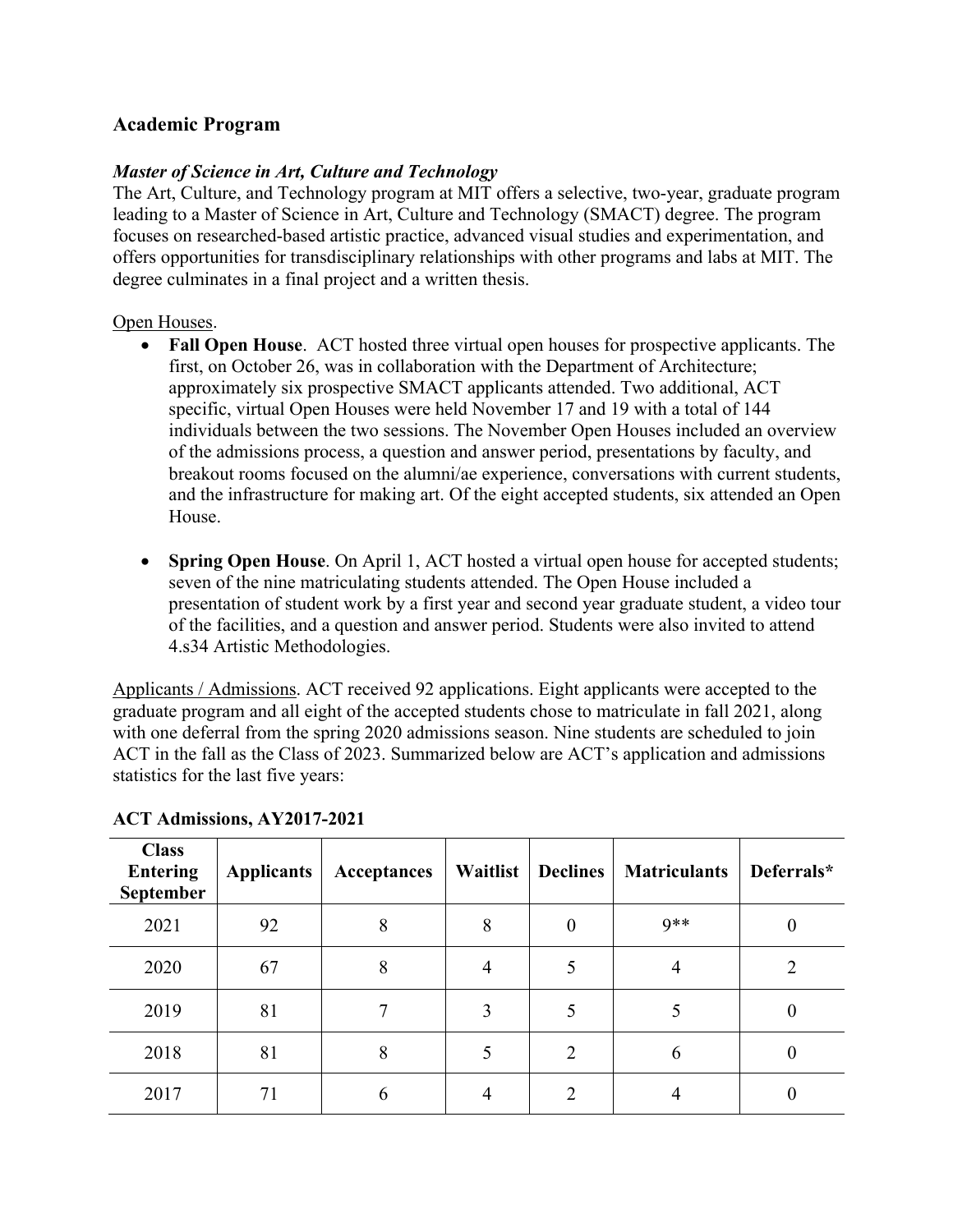| <b>Class</b><br>Entering<br><b>September</b>                                       |  | Applicants   Acceptances |  |  | Waitlist   Declines   Matriculants | Deferrals* |
|------------------------------------------------------------------------------------|--|--------------------------|--|--|------------------------------------|------------|
| * ACT did not grant deferrals prior to spring 2020.                                |  |                          |  |  |                                    |            |
| ** One of the two students who deferred in 2020 will be part of the Class of 2023. |  |                          |  |  |                                    |            |

Class of 2021. The COVID-19 pandemic continued to be highly disruptive to the thesis process. As a result, in consultation with their thesis advisors, three of the four members of the Class of 2021 opted to complete their thesis during the summer and move to the September degree list.

### *Academic Curriculum and Enrollment*

ACT offered 29 classes, four of which were new subjects:

- 4.s31 Video Installation: Art, Architecture, and Related Media
- 4.s32 Animation
- 4.s33 Circulating Circuits: Enacting Intersections and Diffusion in Print, Matter, and Forms
- 4.s34 Artistic Methodologies: Art, Science and Experiential Aesthetics

ACT offers electives for undergraduate and graduate students. The table below summarizes enrollment and the distribution of classes between graduates and undergraduates as well as architecture and non-architecture students from 2017 to 2021:

| Academic<br>Year | # Enrolled | # Classes | % Grad | % Under | $%$ Arch | % Other |
|------------------|------------|-----------|--------|---------|----------|---------|
| 2021             | 222        | 29        | 56%    | 44%     | 50%      | 50%     |
| 2020             | 209        | 23        | 49     | 51      | 45       | 55      |
| 2019             | 226        | 24        | 58     | 42      | 48       | 52      |
| 2018             | 210        | 21        | 46     | 54      | 39       | 61      |
| 2017             | 257        | 23        | 67     | 33      | 45       | 55      |

### **ACT Enrollment, AY2017-2021**

### **Finance and Administration**

#### *Grants Administration*

ACT has a fiduciary responsibility for the administration of \$15,000 on behalf of the Council for the Arts at MIT (CAMIT) and administers the funds for the \$1 million Transmedia Storytelling Initiative (TSI) pilot.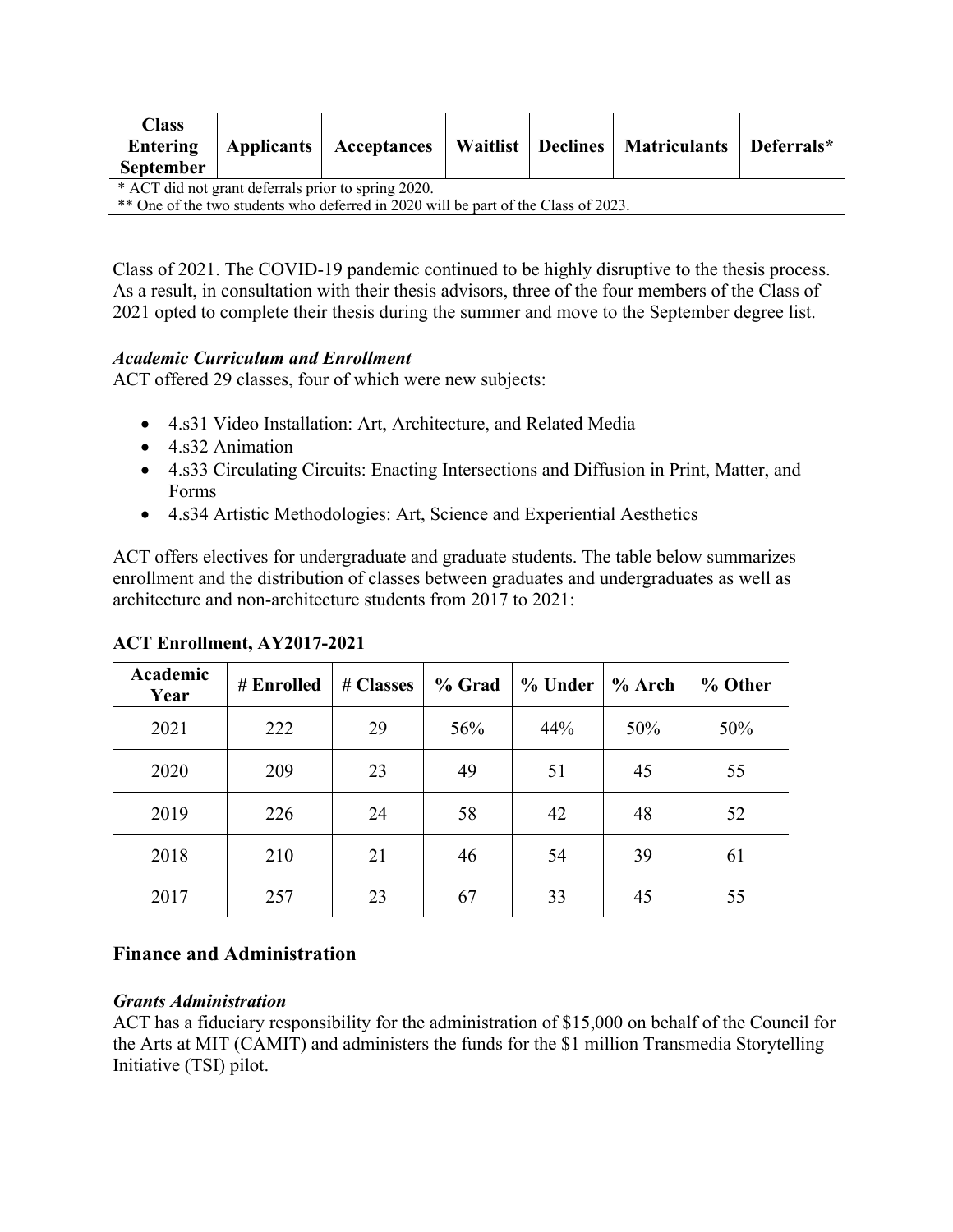CAMIT Funds. For the fourth year, ACT administered a portion of the funds that the Council for the Arts at MIT (CAMIT) provides for student projects. The goal is to support the artistic production of ACT's graduate students while preparing them to successfully present their work to non-artists. All of the ACT graduate students participated and fourteen proposals were submitted. ACT administered \$19,074 in CAMIT funding, representing unused reserve funds from FY19 (\$2,526) and FY20 (\$1,548) in addition to the \$15,000 allocated for FY21. A total of \$19,052 in CAMIT funds were distributed, matched by \$7,200 in grant funding from ACT, and \$21,641 in external funding, e.g., National Theater and Concert Hall.

Transmedia Storytelling Pilot. This is the second year of the three-year TSI pilot. A total of \$411,641.49 in funds were disbursed. These funds represented unused funds from year one of the pilot and the funding of year two of the pledge (\$365,000). Transmedia funds were used as follows:

- To hire four specialists in writing, digital fabrication, augmented reality and virtual reality (AR/VR), and media production.
- Eight graduate students were supported as research assistants, teaching assistants, and student workers.
- A special subject was developed in ACT and in Comparative Media Studies.
- TSI funded the Open Documentary Lab's fall and spring lectures series and hosted *Data Magic and Democracy: Privacy, Politics, and Transmedia Storytelling* in the fall and *3D/5G: Surveillance and Agency* in the spring*.*
- Bridge funding was provided to Architecture's student-run film series Cinema and Architectural Imagination.
- During the summer of 2021, TSI provided four student and alumni/ae Fialkow Fellow distance residencies and nine student and alumni/ae production grants.

# *Communications*

With the move to remote learning and dispersed work, finding alternative means to present and develop art was essential. ACT continued to develop its podcasts, launched a new and vibrant website, and actively used its e-newsletter as an engagement tool.

E-Newsletter. ACT sent 53 emails with an average open rate of 31.4% and an average click rate of 3.2%. Listed below are ACT's open and click rates compared to other, similar organizations; ACT compares favorably:

|                                                     | <b>Open Rate</b> | <b>Click Rate</b> |  |
|-----------------------------------------------------|------------------|-------------------|--|
| ACT (53 emails)                                     | 31.4%            | $3.2\%$           |  |
| Overall                                             | 21.3             | 2.6               |  |
| Arts and Artists                                    | 26.3             | 2.9               |  |
| Education                                           | 23.4             | 2.9               |  |
| Entertainment & Events                              | 20.5             | 2.4               |  |
| Non-Profit                                          | 25.2             | 2.8               |  |
| *Source: Mailchimp, "Email Marketing Benchmarks and |                  |                   |  |

### **ACT Email Communications Performance vs Industry Benchmarks**

\*Source: Mailchimp, "Email Marketing Benchmarks and Statistics by Industry." October 2019,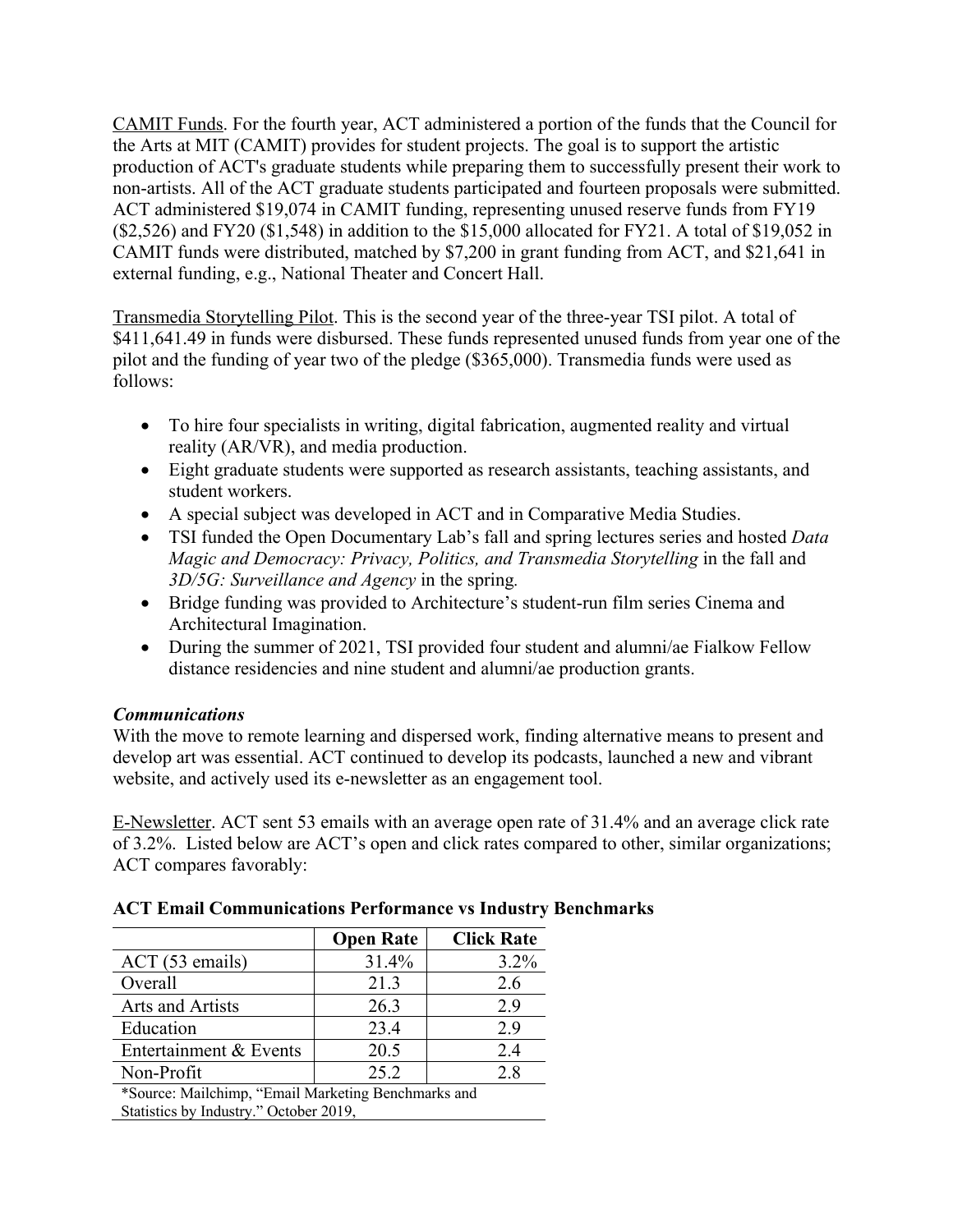|                                                      |  | <b>Open Rate</b>   Click Rate |  |  |
|------------------------------------------------------|--|-------------------------------|--|--|
| mailchimp.com/resources/email-marketing-benchmarks/. |  |                               |  |  |
| Accessed July 29, 2021.                              |  |                               |  |  |

Podcast. ACT continued to build its podcast series, *The Eye of the Artist*, adding an interview with Erin Genia, SMACT '19 and repurposing the morning conversations from the fall class Choreographing the City to create the Choreographing the City podcast.

Social Media. ACT's social media growth for the past two years is summarized below:

|           | <b>June 30,</b><br>2020 | <b>June 12,</b><br>2021 | % Growth<br><b>FY19-FY20</b> |
|-----------|-------------------------|-------------------------|------------------------------|
| Twitter   | 5,933                   | 6.272                   | $5.7\%$                      |
| Facebook  | 5,079                   | 6,725                   | 10.6%                        |
| Instagram | 3,593                   |                         | $19.1\%$                     |

### **ACT Social Media Followers, AY2020 vs AY2021**

Instagram has continued to be the growth leader in ACT's social media platform. However, after languishing last year, Facebook growth has returned to the double digits, largely an outgrowth of increased use of social media in general and ACT's use of Facebook Live for its virtual lecture series.

Website. In November 2019, ACT selected the New York City-based firm WKSHPS to redesign its website and develop a new visual identity. Delayed by the pandemic, the new website and identity were launched in June 2021. As part of the launch, the MIT Program in Art, Culture and Technology became the Art, Culture, and Technology program at MIT. The Committee on Graduate Programs, the Committee on Curricula, the Committee on the Undergraduate Program, and the Chair of the Faculty were notified of this change.

# **Personnel**

# *Staff Accolades*

In June, Antonina "Nina" Palisano received a SA+P Infinite Mile Award as a member of the Academic Administrators and Student Support Services Team.

# *Personnel*

**Faculty** 

- **Judith Barry's** term as ACT director concluded June 30 after 3.5 years.
- All of ACT's tenured and tenure-track faculty taught both semesters of the academic year: **Judith Barry**, **Renée Green, Gediminas Urbonas, Azra Akšamija, and Nida Sinnokrot**.

### Lecturers

• **Katarina Burin** co-taught 4.390 ACT Studio in the fall.